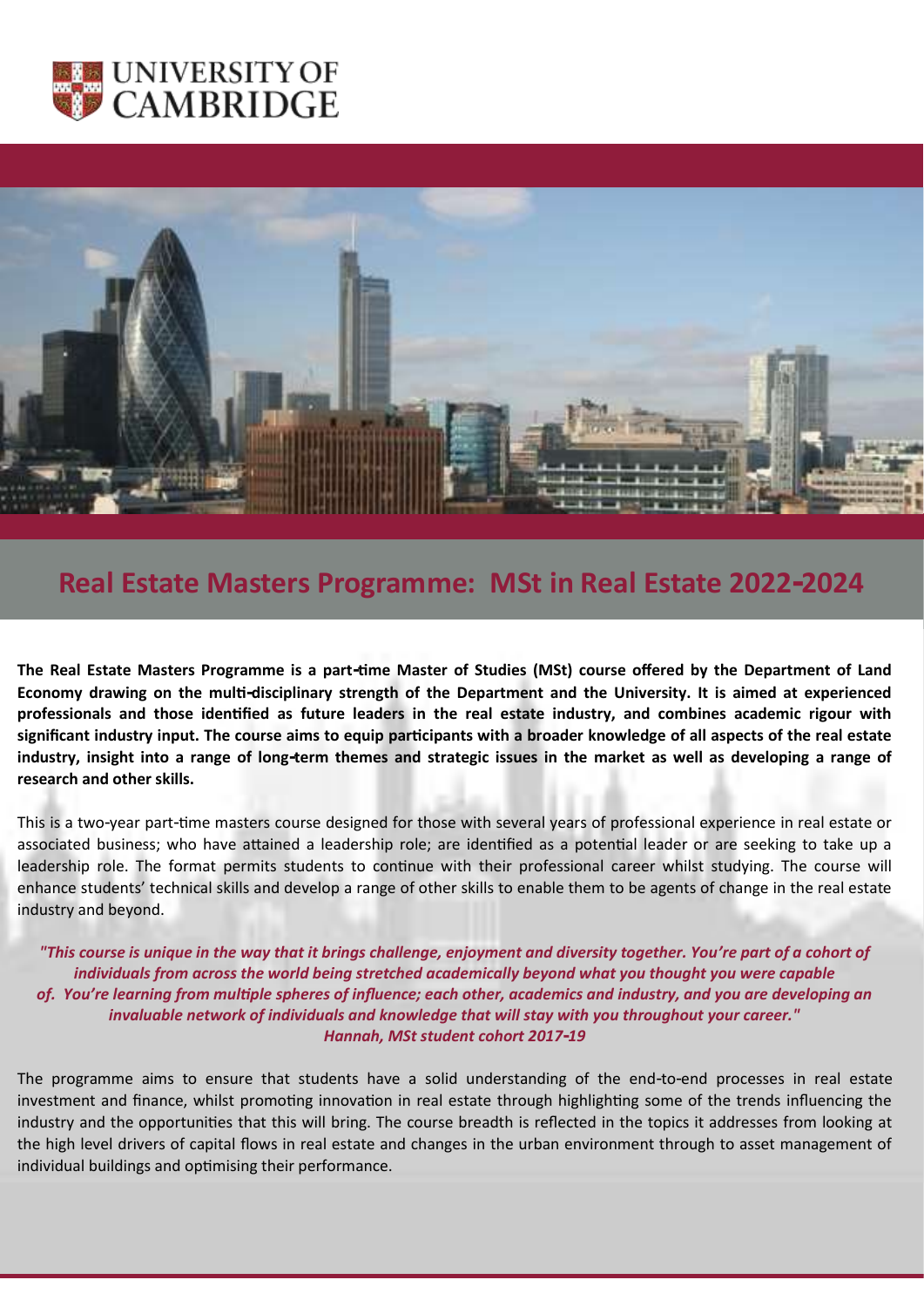*"A fantastic course with a great balance of industry professionals and leading academics taught in an internationally-minded classroom in the heart of Cambridge" Rosemary, MSt graduate 2019*

# **Course Themes**

The course has a number of themes running through it that reflect some of the key trends shaping the industry today:

- The interaction between the economy and real estate markets
- Globalisation and its influence on the market
- Risk management and mitigation
- The impact of technological change on real estate
- Sustainable buildings and cities

Essential areas such as leadership, innovation, strategy, negotiation, partnering and critical analysis are also explored throughout the programme. The course is constantly evolving in order to keep abreast of emerging themes and issues in the sector.

## **Course Structure**

The MSt is a two year part-time Masters Degree course. The programme is of a modular design and delivered through a combination of attendance at five intensive residential blocks in Cambridge (2 x 2 weeks and 3 x 1 week), online seminars and discussions and course materials released through a Virtual Learning Environment (known as Moodle).

The course is taught through a combination of:

- Taught sessions by academics and practitioners
- Individual work including: working through course materials on the VLE, course reading, preparation of written work (primarily between the residential sessions)
- Group work including: working through case studies, dialogue, debate, presentations and site visits throughout the residential sessions
- Supervisions and support from the Land Economy faculty tutors and supervisors from within the Collegiate University.

The residential sessions are designed to enable students to learn from one another as well as from the academic faculty staff and external industry speakers.

# **Dates of Residential Sessions**

| Year    | <b>Block</b> | <b>Dates</b>                          |
|---------|--------------|---------------------------------------|
| 2022-23 | 1 (2 weeks)  | Sun 4th to Fri 16th<br>September 2022 |
|         | 2 (1 week)   | Sun 26th to Fri 31st March<br>2023    |
|         | 3 (2 weeks)  | Sun 2nd to Fri 14th July 2023         |
| 2023-24 | 4 (1 week)   | Sun 3rd to Fri 8th December<br>2023   |
|         | 5 (1 week)   | Sun 7th to Sat 13th April 2024        |

## **Entry Requirements**

Applicants should normally have a relevant UK first or good upper second class honours degree or overseas equivalent. In addition, students joining the course will typically have at least three years of professional experience in a relevant industry: finance, investment, real estate, architecture, planning, law and other built environment related professions, and, in some cases, a professional qualification in the discipline.

Further details can be found in the "Requirements" section of the ICE webpage: https://www.ice.cam.ac.uk/course/mst-real-estate

Those applicants who do not meet the standard entry criteria, but have alternative qualifications or experience and have the potential to bring valuable assets to the programme, will be evaluated on an individual basis and may be required to provide further materials in support of their application e.g. professional qualifications or similar.

## **Assessment**

Students are required to complete six assignments during the first year of the course: 3 case studies and 3 essays, each of no more than 3000 words. The assignments are normally released following each of the residential blocks. In the second year students complete a 10-12000 word dissertation.

*"The residential requirement excelled this course above others as not only do you experience the incredible learning environment of Cambridge, you get to do this with a fantastic cohort of like-minded industry professionals. The professors and external speakers are, as you would expect, experts in their fields and the course helped me progress both my knowledge and my career to new levels. It goes without saying I would highly recommend this course to anyone with a passion for real estate." Theo, MSt graduate from cohort 2017-19*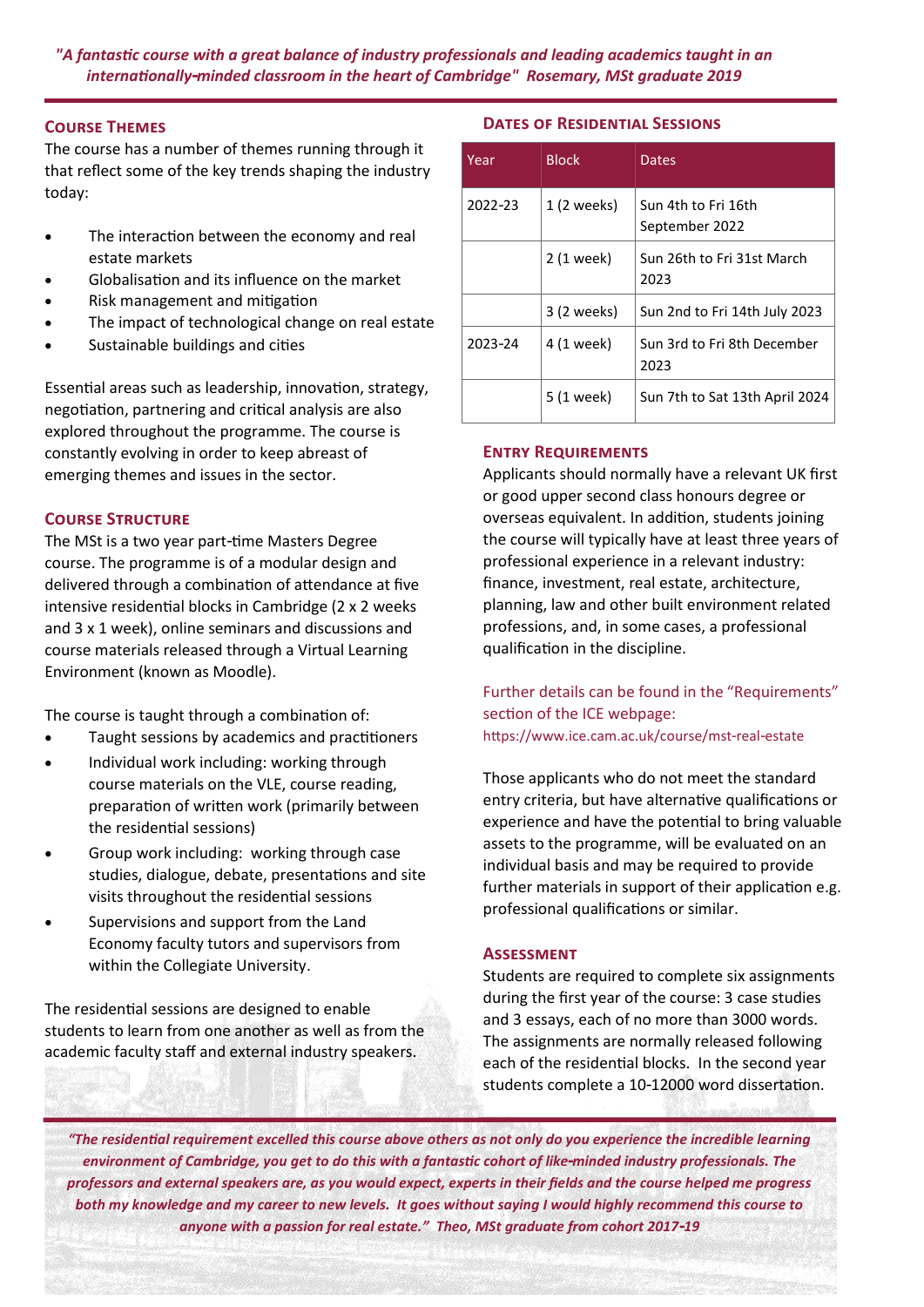*"Mst Real Estate degree was definitely worth all the travel back and forth! A well-rounded course that prepares people from different backgrounds to real estate. I was personally amazed by the amount of different topics covered via leading experts and professionals in their respective fields." Sarper, MSt cohort 2017-19*

**THE COURSE TUTORS, supervisors and contributors are a** mixture of academic staff in the department and from across the wider University, as well as specially selected experts from industry with the knowledge/experience to deliver stimulating talks on current issues, developments and leadership challenges in the industry.

## **Academic/Departmental Faculty:**

**Prof Colin Lizieri** PhD FRICS FRGS—Emeritus Professor of Real Estate Finance

**Nick Mansley**—Executive Director of the CRERC

**Prof Franz Fuerst**—Professor in Real Estate & Urban Economics and Cambridge Land Society Fellow

**Dr Helen Bao**— Reader in Land Economy

**Dr Thies Lindenthal**—Senior Lecturer in Real Estate Finance and Course Director MPhil Real Estate Finance

**Dr Özge Öner**—Lecturer in Real Estate & Spatial Economics

**Dr Carolin Schmidt**—Senior Teaching Associate in Real Estate, Finance & Economics

**Dr Christina Li**—Lecturer in Real Estate Finance

**Dr Zilong Wang**—Senior Research Associate, CRERC

**Natalie Bayfield**—Founder of Bayfield Training & Creator of the Real Estate Finance Modelling Certificate

#### **Industry Speakers have included:**

**Jo Allen:** CEO, Frogmore

**Jenny Buck:** Head of Private Markets, Tesco Pension Fund

**Simon Carter**: CFO, British Land

**Madeleine Cosgrave:** MD, Government of Singapore Investment Corporation Pte Ltd [GIC]

**Toby Courtauld:** CEO, Great Portland Estates

**Michael Creamer:** Chairman EMEA Global Occupier Services, Cushman and Wakefield

**Lars Dahl:** Global Head of Real Asset Risk, Norges Bank Investment Management

**Louise Ellison:** Head of Sustainability, Hammerson

**Jim Garman:** Managing Director & Global Co-Head of Real Estate, Goldman Sachs Group

**Christina Gaw:** Managing Principal & Head of Capital Markets, Gaw Capital

**Helen Gordon:** CEO, Grainger plc

**Stephen Kelly:** Director Planning & Economic Development, Cambridge City & South Cambridgeshire Councils

**Peter Papadakos:** Green Street Advisors

**Roger Orf:** Partner, Apollo

**Chris Pieroni:** Operations Director, Workspace

**Andrew Thornton:** CEO Principal Real Estate Europe

**James Wilkinson:** MD Blackrock Global Real Asset Securities



#### **College Membership**

College life is an important aspect of the course and all students enrolled on the MSt become full members of a Cambridge College, which provides accommodation and pastoral support within a collegiate university academic environment. This includes access to all the resources and facilities of the College: leisure facilities, library, IT resources, dining and common rooms.

## **Course Fees**

The fees for the full two year MSt in Real Estate course are composed of: the University tuition fees, College membership fees and residential accommodation costs. Details are shown in the table below:

Further details can be found in the "Application Fees and Funding" section of our MSt webpage: https://www.landecon.cam.ac.uk/postgraduatestudy/masters-real-estate/application-and-fees

| Costs                                                                                                           | Amount                            |
|-----------------------------------------------------------------------------------------------------------------|-----------------------------------|
| Combined Graduate Fee<br>(University membership and Col-<br>lege membership fees)                               | £30,000<br>$(f15,000 \text{ pa})$ |
| Accommodation*<br>Based on an estimate of £320 per<br>residential week (A total of 7<br>weeks over the 2-years) | £2,240                            |
| <b>Course total</b>                                                                                             | £32.240                           |

\*Accommodation rates are set independently by the College. Costs vary depending on the type and standard of accommodation available and does not include meals.

Students are responsible for payment of their tuition fees, and for this course many are likely to obtain full or part funding from their employer.